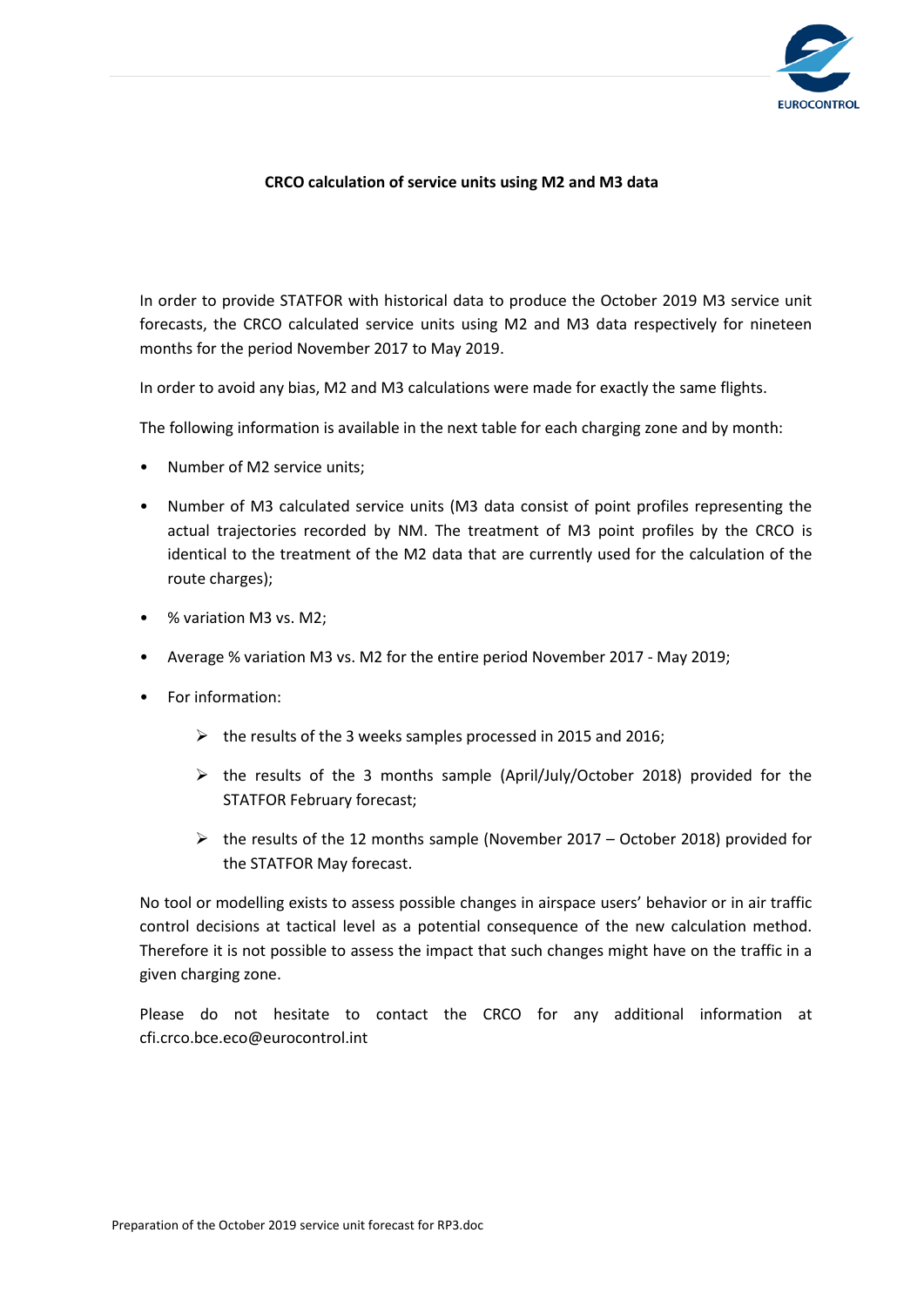|                        | November 2017 |            | December 2017 |            |            | January 2018 |           |                       | February 2018 |           |                       | <b>March 2018</b> |           |                       |          |
|------------------------|---------------|------------|---------------|------------|------------|--------------|-----------|-----------------------|---------------|-----------|-----------------------|-------------------|-----------|-----------------------|----------|
| <b>Charging zone</b>   | 201711-M2     | 201711-M3  | M3/M2         | 201712-M2  | 201712-M3  | M3/M2        |           | 201801-M2 201801-M3   | M3/M2         | 201802-M2 | 201802-M3             | M3/M2             | 201803-M2 | 201803-M3             | M3/M2    |
| Portugal - Santa Maria | 384,525       | 383,747    | $-0.20%$      | 423,188    | 422,715    | $-0.11%$     | 474,662   | 474,104               | $-0.12%$      | 421,853   | 421,429               | $-0.10%$          | 431,795   | 431,158               | $-0.15%$ |
| Belgium / Luxembourg   | 192,347       | 186,279    | $-3.15%$      | 190,330    | 183,765    | $-3.45%$     | 192,032   | 185,797               | $-3.25%$      | 176,931   | 171,395               | $-3.13%$          | 203,907   | 197,704               | $-3.04%$ |
| Germany                | 1,048,972     | 1,051,387  | 0.23%         | 1,019,364  | 1,022,272  | 0.29%        | 1,041,522 | 1,044,634             | 0.30%         | 974,260   | 976,954               | 0.28%             | 1,136,337 | 1,139,243             | 0.26%    |
| Estonia                | 66,091        | 65,643     | $-0.68%$      | 66,067     | 65,619     | $-0.68%$     | 65,613    | 65,175                | $-0.67%$      | 61,331    | 61,021                | $-0.51%$          | 70,391    | 70,073                | $-0.45%$ |
| Finland                | 71,774        | 71,914     | 0.20%         | 73,063     | 73,085     | 0.03%        | 76,637    | 76,773                | 0.18%         | 70,814    | 70,878                | 0.09%             | 79,796    | 79,740                | $-0.07%$ |
| <b>United Kingdom</b>  | 828,492       | 831,048    | 0.31%         | 852,966    | 854,619    | 0.19%        | 854,117   | 855,538               | 0.17%         | 768,897   | 770,605               | 0.22%             | 905,460   | 906,540               | 0.12%    |
| Netherlands            | 240,046       | 235,878    | $-1.74%$      | 238,147    | 232,690    | $-2.29%$     | 242,124   | 237,159               | $-2.05%$      | 227,191   | 222,154               | $-2.22%$          | 262,515   | 256,244               | $-2.39%$ |
| Ireland                | 325,241       | 321,802    | $-1.06%$      | 315,987    | 313,897    | $-0.66%$     | 290,484   | 288,487               | $-0.69%$      | 283,421   | 282,026               | $-0.49%$          | 340,864   | 337,920               | $-0.86%$ |
| Denmark                | 127,542       | 120,021    | $-5.90%$      | 126,381    | 119,247    | $-5.64%$     | 126,988   | 120,074               | $-5.44%$      | 115,763   | 109,556               | $-5.36%$          | 133,949   | 126,539               | $-5.53%$ |
| Norway                 | 202,427       | 202,329    | $-0.05%$      | 203,670    | 203,231    | $-0.22%$     | 195,627   | 195,124               | $-0.26%$      | 180,093   | 179,696               | $-0.22%$          | 194,337   | 194,173               | $-0.08%$ |
| Poland                 | 311,643       | 310,806    | $-0.27%$      | 314,880    | 313,877    | $-0.32%$     | 318,883   | 317,836               | $-0.33%$      | 284,685   | 283,525               | $-0.41%$          | 334,431   | 332,813               | $-0.48%$ |
| Sweden                 | 284,039       | 282,331    | $-0.60%$      | 286,112    | 284,241    | $-0.65%$     | 281,804   | 279,838               | $-0.70%$      | 263,960   | 261,521               | $-0.92%$          | 307,150   | 304,338               | $-0.92%$ |
| Latvia                 | 68,246        | 67,812     | $-0.64%$      | 67,920     | 67,468     | $-0.66%$     | 67,232    | 66,749                | $-0.72%$      | 59,301    | 58,934                | $-0.62%$          | 71,008    | 70,530                | $-0.67%$ |
| Lihuania               | 40,284        | 40,401     | 0.29%         | 40,503     | 40,599     | 0.24%        | 41,566    | 41,626                | 0.14%         | 37,037    | 37,081                | 0.12%             | 43,212    | 43,302                | 0.21%    |
| Spain - Canary Islands | 144,018       | 144,310    | 0.20%         | 153,426    | 153,591    | 0.11%        | 147,099   | 147,152               | 0.04%         | 133,293   | 133,587               | 0.22%             | 149,775   | 150,029               | 0.17%    |
| Albania                | 26,233        | 25,740     | $-1.88%$      | 26,376     | 25,398     | $-3.71%$     | 25,754    | 24,825                | $-3.61%$      | 22,173    | 21,423                | $-3.38%$          | 27,372    | 26,268                | $-4.03%$ |
| <b>Bulgaria</b>        | 257,204       | 258,279    | 0.42%         | 267,955    | 267,935    | $-0.01%$     | 264,906   | 264,802               | $-0.04%$      | 241,149   | 241,076               | $-0.03%$          | 280,350   | 279,512               | $-0.30%$ |
| Cyprus                 | 129,126       | 127,681    | $-1.12%$      | 128,698    | 127,071    | $-1.26%$     | 129,440   | 127,817               | $-1.25%$      | 115,603   | 114,369               | $-1.07%$          | 140,946   | 139,430               | $-1.08%$ |
| Croatia                | 105,345       | 104,593    | $-0.71%$      | 109,448    | 109,153    | $-0.27%$     | 103,054   | 102,541               | $-0.50%$      | 95,106    | 94,319                | $-0.83%$          | 115,776   | 115,099               | $-0.58%$ |
| Spain - Continental    | 727,450       | 728,577    | 0.15%         | 735,457    | 736,489    | 0.14%        | 717,312   | 718,550               | 0.17%         | 663,596   | 664,797               | 0.18%             | 809,174   | 810,481               | 0.16%    |
| France                 | 1,388,642     | 1,390,969  | 0.17%         | 1,410,299  | 1,414,136  | 0.27%        | 1,378,726 | 1,381,284             | 0.19%         | 1,301,955 | 1,304,962             | 0.23%             | 1,548,195 | 1,550,407             | 0.14%    |
| Greece                 | 320,994       | 320,804    | $-0.06%$      | 318,653    | 318,517    | $-0.04%$     | 307,915   | 307,742               | $-0.06%$      | 277,109   | 277,086               | $-0.01%$          | 341,962   | 341,371               | $-0.17%$ |
| Hungary                | 213,345       | 211,439    | $-0.89%$      | 215,753    | 213,720    | $-0.94%$     | 216,322   | 214,464               | $-0.86%$      | 193,481   | 191,645               | $-0.95%$          | 224,106   | 220,857               | $-1.45%$ |
| Italy                  | 560,316       | 561,246    | 0.17%         | 566,646    | 567,381    | 0.13%        | 556,960   | 557,293               | 0.06%         | 505,683   | 506,212               | 0.10%             | 611,885   | 612,599               | 0.12%    |
| Slovenia               | 31,527        | 31,254     | $-0.87%$      | 31,552     | 31,285     | $-0.85%$     | 30,853    | 30,514                | $-1.10%$      | 28,317    | 27,910                | $-1.44%$          | 35,270    | 34,708                | $-1.59%$ |
| <b>Czech Republic</b>  | 207,283       | 204,771    | $-1.21%$      | 206,261    | 203,590    | $-1.30%$     | 208,322   | 205,805               | $-1.21%$      | 194,097   | 191,851               | $-1.16%$          | 226,082   | 222,868               | $-1.42%$ |
| Malta                  | 62,923        | 61,323     | $-2.54%$      | 72,526     | 71,208     | $-1.82%$     | 69,559    | 68,401                | $-1.66%$      | 59,213    | 57,937                | $-2.16%$          | 85,466    | 83,837                | $-1.91%$ |
| Austria                | 209,363       | 207,998    | $-0.65%$      | 210,541    | 208,847    | $-0.80%$     | 211,264   | 209,576               | $-0.80%$      | 188,312   | 187,083               | $-0.65%$          | 223,285   | 221,326               | $-0.88%$ |
| Portugal - Lisbon      | 288,508       | 287,059    | $-0.50%$      | 308,974    | 307,256    | $-0.56%$     | 299,634   | 297,919               | $-0.57%$      | 273,644   | 272,066               | $-0.58%$          | 319,785   | 317,460               | $-0.73%$ |
| Bosnia-Herzegovina     | 64,713        | 64,719     | 0.01%         | 63,864     | 63,559     | $-0.48%$     | 61,071    | 60,876                | $-0.32%$      | 52,831    | 52,853                | 0.04%             | 65,840    | 65,482                | $-0.54%$ |
| Romania                | 362,481       | 360,421    | $-0.57%$      | 363,227    | 362,230    | $-0.27%$     | 359,114   | 358,367               | $-0.21%$      | 322,512   | 321,862               | $-0.20%$          | 369,101   | 366,864               | $-0.61%$ |
| Switzerland            | 109,340       | 105,878    | $-3.17%$      | 108,086    | 104,982    | $-2.87%$     | 105,397   | 102,718               | $-2.54%$      | 100,855   | 97,472                | $-3.36%$          | 121,915   | 117,934               | $-3.27%$ |
| <b>Turkey</b>          | 1,235,317     | 1,233,232  | $-0.17%$      | 1,269,344  | 1,267,100  | $-0.18%$     | 1,252,761 | 1,250,226             | $-0.20%$      | 1,140,697 | 1,138,730             | $-0.17%$          | 1,319,951 | 1,315,369             | $-0.35%$ |
| Moldova                | 4,405         | 4,453      | 1.10%         | 4,420      | 4,466      | 1.04%        | 4,481     | 4,527                 | 1.04%         | 3,844     | 3,893                 | 1.27%             | 4,767     | 4,808                 | 0.85%    |
| North Macedonia        | 15,713        | 14,812     | $-5.73%$      | 14,866     | 13,836     | $-6.93%$     | 13,839    | 12,859                | $-7.08%$      | 12,494    | 11,669                | $-6.60%$          | 16,298    | 15,233                | $-6.53%$ |
| Serbia & Montenegro    | 134,013       | 134,149    | 0.10%         | 136,208    | 136,413    | 0.15%        | 132,087   | 132,472               | 0.29%         | 119,278   | 119,706               | 0.36%             | 147,310   | 147,471               | 0.11%    |
| Slovakia               | 84,143        | 84,100     | $-0.05%$      | 83,102     | 83,213     | 0.13%        | 83,869    | 83,713                | $-0.19%$      | 75,838    | 75,952                | 0.15%             | 88,675    | 88,480                | $-0.22%$ |
| Armenia                | 14,889        | 14,761     | $-0.86%$      | 15,347     | 15,269     | $-0.51%$     | 14,526    | 14,377                | $-1.03%$      | 13,869    | 13,755                | $-0.82%$          | 16,613    | 16,469                | $-0.87%$ |
| Georgia                | 62,920        | 62,815     | $-0.17%$      | 64,814     | 64,716     | $-0.15%$     | 61,837    | 61,739                | $-0.16%$      | 55,461    | 55,305                | $-0.28%$          | 64,054    | 63,359                | $-1.08%$ |
|                        |               |            |               |            |            |              |           |                       |               |           |                       |                   |           |                       |          |
| All zones              | 10,951,879    | 10,916,780 | $-0.32%$      | 11,104,420 | 11,068,688 | $-0.32%$     |           | 11,025,394 10,989,472 | $-0.33%$      |           | 10,115,947 10,084,295 | $-0.31%$          |           | 11,869,108 11,818,041 | $-0.43%$ |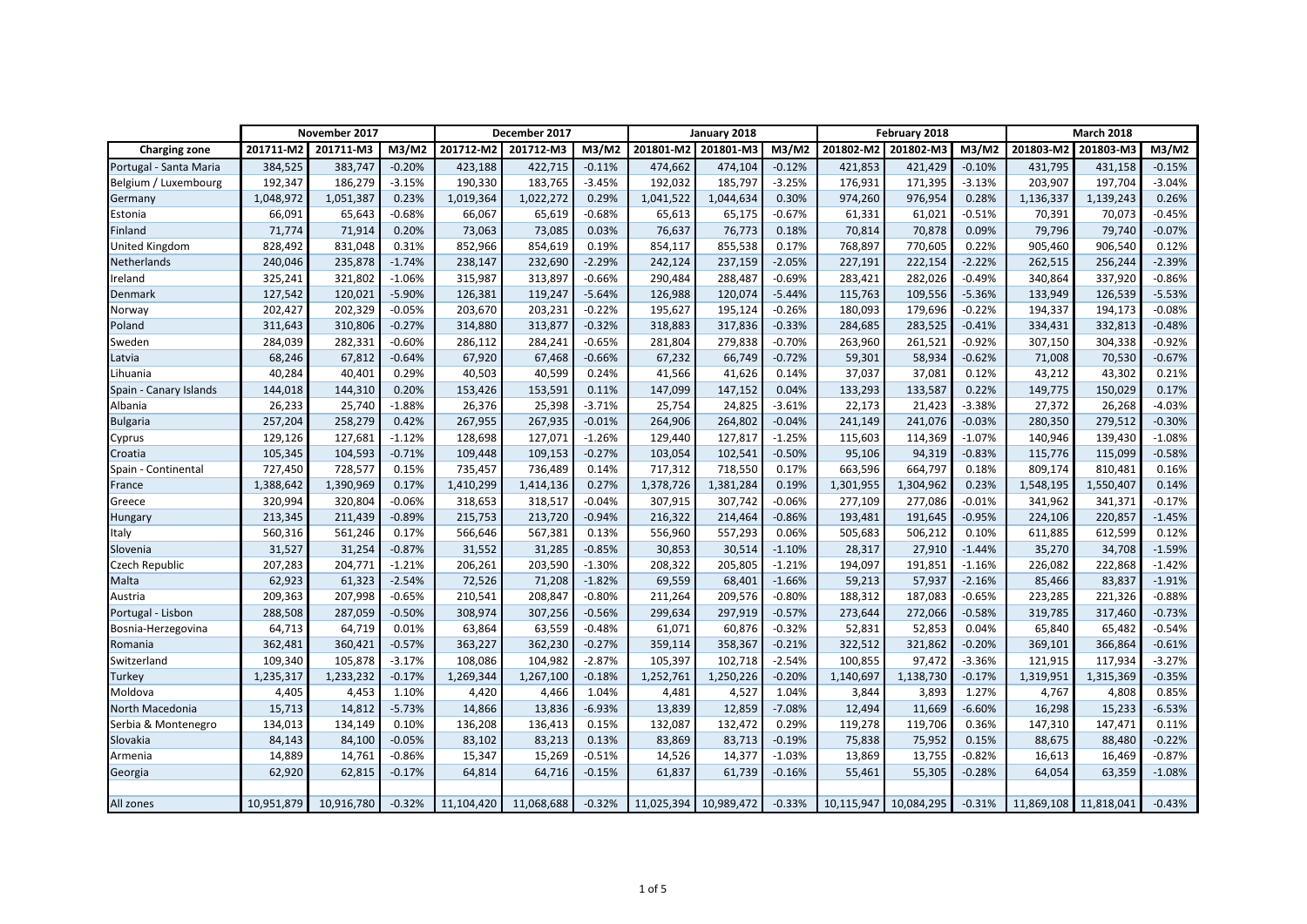|                        | <b>April 2018</b> |                       |          | <b>May 2018</b> |                           |          | <b>June 2018</b> |                       |          | <b>July 2018</b> |                       |          | August 2018 |                       |          |
|------------------------|-------------------|-----------------------|----------|-----------------|---------------------------|----------|------------------|-----------------------|----------|------------------|-----------------------|----------|-------------|-----------------------|----------|
| <b>Charging zone</b>   | 201804-M2         | 201804-M3             | M3/M2    | 201805-M2       | 201805-M3                 | M3/M2    | 201806-M2        | 201806-M3             | M3/M2    | 201807-M2        | 201807-M3             | M3/M2    | 201808-M2   | 201808-M3             | M3/M2    |
| Portugal - Santa Maria | 414,779           | 414,713               | $-0.02%$ | 446,217         | 445,803                   | $-0.09%$ | 448,158          | 447,978               | $-0.04%$ | 511,939          | 511,692               | $-0.05%$ | 535,509     | 535,292               | $-0.04%$ |
| Belgium / Luxembourg   | 209,295           | 202,711               | $-3.15%$ | 236,101         | 228,051                   | $-3.41%$ | 239,356          | 231,500               | $-3.28%$ | 248,443          | 240,517               | $-3.19%$ | 246,520     | 239,782               | $-2.73%$ |
| Germany                | 1,160,110         | 1,161,050             | 0.08%    | 1,328,903       | 1,329,357                 | 0.03%    | 1,361,384        | 1,361,789             | 0.03%    | 1,443,816        | 1,445,616             | 0.12%    | 1,422,419   | 1,424,299             | 0.13%    |
| Estonia                | 69,910            | 69,642                | $-0.38%$ | 82,119          | 81,741                    | $-0.46%$ | 84,446           | 84,115                | $-0.39%$ | 89,938           | 89,767                | $-0.19%$ | 84,952      | 84,525                | $-0.50%$ |
| Finland                | 73,445            | 73,433                | $-0.02%$ | 79,418          | 79,532                    | 0.14%    | 76,608           | 76,666                | 0.08%    | 73,949           | 74,063                | 0.15%    | 79,443      | 79,600                | 0.20%    |
| <b>United Kingdom</b>  | 947,771           | 949,963               | 0.23%    | 1,095,907       | 1,098,442                 | 0.23%    | 1,135,552        | 1,137,771             | 0.20%    | 1,187,451        | 1,189,671             | 0.19%    | 1,186,988   | 1,190,164             | 0.27%    |
| Netherlands            | 265,154           | 259,842               | $-2.00%$ | 301,703         | 295,352                   | $-2.10%$ | 307,862          | 301,733               | $-1.99%$ | 323,433          | 317,338               | $-1.88%$ | 314,356     | 308,775               | $-1.78%$ |
| Ireland                | 358,382           | 355,983               | $-0.67%$ | 408,589         | 405,915                   | $-0.65%$ | 438,695          | 435,900               | $-0.64%$ | 453,424          | 449,979               | $-0.76%$ | 445,773     | 441,807               | $-0.89%$ |
| Denmark                | 133,492           | 125,873               | $-5.71%$ | 145,837         | 137,652                   | $-5.61%$ | 152,014          | 143,455               | $-5.63%$ | 159,610          | 150,177               | $-5.91%$ | 154,662     | 145,515               | $-5.91%$ |
| Norway                 | 194,695           | 194,882               | 0.10%    | 214,765         | 214,767                   | 0.00%    | 220,824          | 220,676               | $-0.07%$ | 224,683          | 224,779               | 0.04%    | 231,063     | 230,964               | $-0.04%$ |
| Poland                 | 345,395           | 344,583               | $-0.24%$ | 406,809         | 406,054                   | $-0.19%$ | 446,524          | 445,844               | $-0.15%$ | 486,046          | 485,075               | $-0.20%$ | 465,845     | 464,958               | $-0.19%$ |
| Sweden                 | 300,987           | 298,499               | $-0.83%$ | 335,346         | 332,114                   | $-0.96%$ | 336,244          | 333,532               | $-0.81%$ | 338,628          | 334,984               | $-1.08%$ | 340,871     | 337,931               | $-0.86%$ |
| Latvia                 | 72,879            | 72,385                | $-0.68%$ | 81,583          | 81,115                    | $-0.57%$ | 87,165           | 86,582                | $-0.67%$ | 89,801           | 89,086                | $-0.80%$ | 87,830      | 87,373                | $-0.52%$ |
| Lihuania               | 45,480            | 45,628                | 0.33%    | 53,625          | 53,764                    | 0.26%    | 58,680           | 58,882                | 0.34%    | 60,297           | 60,470                | 0.29%    | 59,020      | 59,239                | 0.37%    |
| Spain - Canary Islands | 132,870           | 132,949               | 0.06%    | 131,200         | 131,732                   | 0.41%    | 134,203          | 134,376               | 0.13%    | 150,089          | 150,173               | 0.06%    | 152,463     | 152,517               | 0.04%    |
| Albania                | 33,917            | 32,885                | $-3.04%$ | 44,085          | 43,034                    | $-2.38%$ | 52,561           | 52,046                | $-0.98%$ | 58,551           | 57,782                | $-1.31%$ | 60,166      | 59,192                | $-1.62%$ |
| <b>Bulgaria</b>        | 285,864           | 285,562               | $-0.11%$ | 332,434         | 331,518                   | $-0.28%$ | 365,245          | 363,066               | $-0.60%$ | 407,855          | 405,501               | $-0.58%$ | 407,697     | 406,031               | $-0.41%$ |
| Cyprus                 | 148,723           | 147,320               | $-0.94%$ | 155,336         | 153,771                   | $-1.01%$ | 165,904          | 164,623               | $-0.77%$ | 191,911          | 190,731               | $-0.61%$ | 202,369     | 201,382               | $-0.49%$ |
| Croatia                | 141,936           | 141,557               | $-0.27%$ | 186,993         | 187,775                   | 0.42%    | 210,077          | 211,032               | 0.45%    | 237,818          | 238,553               | 0.31%    | 239,930     | 240,009               | 0.03%    |
| Spain - Continental    | 883,405           | 884,594               | 0.13%    | 963,489         | 964,461                   | 0.10%    | 1,014,724        | 1,016,314             | 0.16%    | 1,113,866        | 1,115,170             | 0.12%    | 1,114,416   | 1,115,625             | 0.11%    |
| France                 | 1,698,693         | 1,702,405             | 0.22%    | 1,904,405       | 1,911,575                 | 0.38%    | 2,017,741        | 2,024,719             | 0.35%    | 2,208,967        | 2,215,805             | 0.31%    | 2,180,121   | 2,185,529             | 0.25%    |
| Greece                 | 392,163           | 392,215               | 0.01%    | 505,769         | 505,835                   | 0.01%    | 575,797          | 575,991               | 0.03%    | 670,096          | 670,022               | $-0.01%$ | 687,099     | 687,096               | 0.00%    |
| <b>Hungary</b>         | 231,994           | 229,429               | $-1.11%$ | 277,185         | 273,557                   | $-1.31%$ | 309,749          | 305,330               | $-1.43%$ | 347,237          | 342,602               | $-1.33%$ | 347,003     | 342,734               | $-1.23%$ |
| Italy                  | 710,550           | 711,955               | 0.20%    | 844,450         | 845,382                   | 0.11%    | 932,158          | 933,368               | 0.13%    | 1,059,366        | 1,060,527             | 0.11%    | 1,074,070   | 1,075,250             | 0.11%    |
| Slovenia               | 40,296            | 39,724                | $-1.42%$ | 53,747          | 52,937                    | $-1.51%$ | 58,676           | 57,419                | $-2.14%$ | 67,353           | 66,081                | $-1.89%$ | 65,467      | 64,498                | $-1.48%$ |
| Czech Republic         | 228,885           | 226,781               | $-0.92%$ | 267,707         | 264,665                   | $-1.14%$ | 279,878          | 277,043               | $-1.01%$ | 308,772          | 304,997               | $-1.22%$ | 304,135     | 300,946               | $-1.05%$ |
| Malta                  | 78,463            | 76,644                | $-2.32%$ | 89,920          | 88,055                    | $-2.07%$ | 87,282           | 85,685                | $-1.83%$ | 75,037           | 73,118                | $-2.56%$ | 86,987      | 84,626                | $-2.71%$ |
| Austria                | 235,046           | 233,982               | $-0.45%$ | 282,468         | 281,723                   | $-0.26%$ | 300,546          | 300,118               | $-0.14%$ | 331,265          | 330,524               | $-0.22%$ | 329,185     | 328,533               | $-0.20%$ |
| Portugal - Lisbon      | 306,475           | 304,397               | $-0.68%$ | 314,842         | 312,788                   | $-0.65%$ | 324,111          | 321,496               | $-0.81%$ | 353,207          | 350,821               | $-0.68%$ | 351,720     | 349,402               | $-0.66%$ |
| Bosnia-Herzegovina     | 78,005            | 77,569                | $-0.56%$ | 101,373         | 100,575                   | $-0.79%$ | 110,480          | 110,506               | 0.02%    | 123,161          | 123,268               | 0.09%    | 125,236     | 125,638               | 0.32%    |
| Romania                | 371,688           | 370,841               | $-0.23%$ | 430,305         | 430,144                   | $-0.04%$ | 480,516          | 480,842               | 0.07%    | 527,281          | 527,898               | 0.12%    | 526,014     | 526,371               | 0.07%    |
| Switzerland            | 135,148           | 131,203               | $-2.92%$ | 157,318         | 151,632                   | $-3.61%$ | 169,763          | 163,438               | $-3.73%$ | 183,080          | 176,024               | $-3.85%$ | 179,143     | 172,334               | $-3.80%$ |
| <b>Turkey</b>          | 1,304,066         | 1,302,465             | $-0.12%$ | 1,458,324       | 1,456,347                 | $-0.14%$ | 1,569,425        | 1,567,103             | $-0.15%$ | 1,708,233        | 1,706,396             | $-0.11%$ | 1,727,919   | 1,725,980             | $-0.11%$ |
| Moldova                | 6,001             | 6,025                 | 0.41%    | 7,252           | 7,367                     | 1.58%    | 9,562            | 9,710                 | 1.54%    | 9,831            | 10,087                | 2.61%    | 9,649       | 9,756                 | 1.11%    |
| North Macedonia        | 21,257            | 20,087                | $-5.50%$ | 33,067          | 32,056                    | $-3.06%$ | 39,185           | 38,369                | $-2.08%$ | 44,780           | 43,411                | $-3.06%$ | 45,438      | 43,754                | $-3.71%$ |
| Serbia & Montenegro    | 168,343           | 168,633               | 0.17%    | 226,051         | 225,817                   | $-0.10%$ | 259,780          | 258,905               | $-0.34%$ | 304,265          | 302,317               | $-0.64%$ | 304,371     | 302,459               | $-0.63%$ |
| Slovakia               | 92,525            | 92,750                | 0.24%    | 113,656         | 114,414                   | 0.67%    | 128,776          | 129,498               | 0.56%    | 142,567          | 143,332               | 0.54%    | 142,422     | 142,752               | 0.23%    |
| Armenia                | 16,315            | 16,134                | $-1.10%$ | 18,802          | 18,503                    | $-1.59%$ | 20,046           | 19,601                | $-2.22%$ | 23,436           | 23,130                | $-1.30%$ | 22,740      | 22,412                | $-1.44%$ |
| Georgia                | 63,492            | 63,390                | $-0.16%$ | 66,560          | 66,232                    | $-0.49%$ | 67,761           | 67,438                | $-0.48%$ | 73,920           | 73,832                | $-0.12%$ | 72,985      | 72,962                | $-0.03%$ |
|                        |                   |                       |          |                 |                           |          |                  |                       |          |                  |                       |          |             |                       |          |
| All zones              |                   | 12,397,895 12,360,684 | $-0.30%$ |                 | 14, 183, 659 14, 141, 552 | $-0.30%$ |                  | 15,077,457 15,034,459 | $-0.29%$ |                  | 16,413,401 16,365,315 | $-0.29%$ |             | 16,413,993 16,368,011 | $-0.28%$ |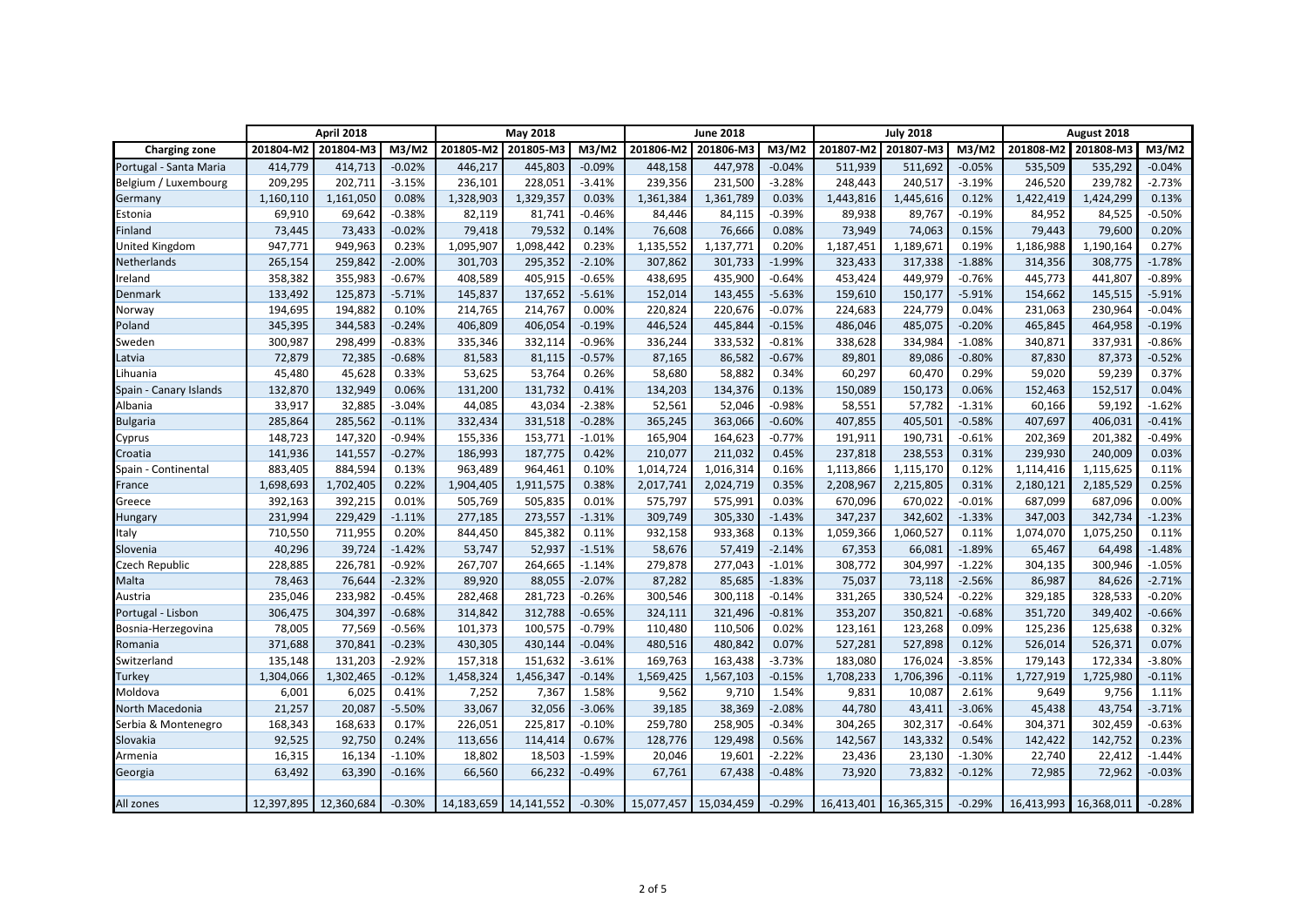|                        | September 2018 |                       |          | October 2018 |                       |          | November 2018         |                     |          | December 2018 |                       |          | January 2019 |                       |          |
|------------------------|----------------|-----------------------|----------|--------------|-----------------------|----------|-----------------------|---------------------|----------|---------------|-----------------------|----------|--------------|-----------------------|----------|
| <b>Charging zone</b>   | 201809-M2      | 201809-M3             | M3/M2    | 201810-M2    | 201810-M3             | M3/M2    |                       | 201811-M2 201811-M3 | M3/M2    | 201812-M2     | 201812-M3             | M3/M2    |              | 201901-M2 201901-M3   | M3/M2    |
| Portugal - Santa Maria | 458,791        | 458,617               | $-0.04%$ | 453,658      | 452,676               | $-0.22%$ | 409,103               | 408,028             | $-0.26%$ | 436,812       | 435,649               | $-0.27%$ | 399,623      | 398,083               | $-0.39%$ |
| Belgium / Luxembourg   | 234,325        | 227,578               | $-2.88%$ | 234,004      | 227,066               | $-2.97%$ | 196,222               | 191,105             | $-2.61%$ | 200,133       | 195,111               | $-2.51%$ | 174,593      | 170,358               | $-2.43%$ |
| Germany                | 1,380,395      | 1,380,837             | 0.03%    | 1,370,223    | 1,372,194             | 0.14%    | 1,120,671             | 1,123,275           | 0.23%    | 1,105,772     | 1,109,019             | 0.29%    | 983,070      | 985,864               | 0.28%    |
| Estonia                | 81,471         | 81,106                | $-0.45%$ | 77,171       | 76,851                | $-0.42%$ | 67,367                | 67,137              | $-0.34%$ | 74,013        | 73,705                | $-0.42%$ | 63,052       | 62,858                | $-0.31%$ |
| Finland                | 77,771         | 77,943                | 0.22%    | 80,053       | 80,096                | 0.05%    | 77,570                | 77,591              | 0.03%    | 82,677        | 82,705                | 0.03%    | 76,436       | 76,450                | 0.02%    |
| <b>United Kingdom</b>  | 1,117,800      | 1,119,840             | 0.18%    | 1,082,279    | 1,083,132             | 0.08%    | 886,132               | 886,626             | 0.06%    | 899,717       | 900,532               | 0.09%    | 786,795      | 786,922               | 0.02%    |
| Netherlands            | 301,106        | 295,663               | $-1.81%$ | 298,307      | 293,696               | $-1.55%$ | 255,327               | 251,103             | $-1.65%$ | 255,520       | 249,970               | $-2.17%$ | 225,077      | 221,181               | $-1.73%$ |
| Ireland                | 420,889        | 417,434               | $-0.82%$ | 394,909      | 392,549               | $-0.60%$ | 320,221               | 318,770             | $-0.45%$ | 333,166       | 330,747               | $-0.73%$ | 284,450      | 283,481               | $-0.34%$ |
| Denmark                | 149,647        | 141,225               | $-5.63%$ | 154,160      | 144,969               | $-5.96%$ | 134,028               | 126,025             | $-5.97%$ | 131,656       | 123,359               | $-6.30%$ | 116,663      | 109,275               | $-6.33%$ |
| Norway                 | 221,713        | 221,524               | $-0.09%$ | 225,171      | 225,588               | 0.19%    | 194,454               | 194,408             | $-0.02%$ | 197,892       | 197,590               | $-0.15%$ | 171,553      | 171,480               | $-0.04%$ |
| Poland                 | 441,715        | 441,016               | $-0.16%$ | 407,991      | 407,021               | $-0.24%$ | 335,989               | 335,232             | $-0.23%$ | 344,139       | 343,325               | $-0.24%$ | 308,075      | 307,505               | $-0.18%$ |
| Sweden                 | 332,495        | 329,677               | $-0.85%$ | 334,263      | 331,729               | $-0.76%$ | 299,102               | 297,113             | $-0.66%$ | 304,573       | 302,962               | $-0.53%$ | 267,753      | 266,400               | $-0.51%$ |
| Latvia                 | 84,333         | 83,853                | $-0.57%$ | 82,132       | 81,653                | $-0.58%$ | 71,836                | 71,268              | $-0.79%$ | 72,843        | 72,227                | $-0.85%$ | 65,405       | 64,852                | $-0.85%$ |
| Lihuania               | 56,343         | 56,504                | 0.29%    | 52,753       | 52,940                | 0.35%    | 43,679                | 43,858              | 0.41%    | 44,003        | 44,108                | 0.24%    | 38,679       | 38,779                | 0.26%    |
| Spain - Canary Islands | 148,216        | 148,219               | 0.00%    | 157,106      | 157,446               | 0.22%    | 161,495               | 161,818             | 0.20%    | 171,296       | 171,702               | 0.24%    | 151,948      | 152,500               | 0.36%    |
| Albania                | 52,736         | 51,986                | $-1.42%$ | 43,199       | 42,317                | $-2.04%$ | 27,338                | 26,438              | $-3.29%$ | 28,534        | 27,605                | $-3.26%$ | 24,202       | 23,422                | $-3.22%$ |
| <b>Bulgaria</b>        | 377,404        | 375,979               | $-0.38%$ | 355,262      | 353,933               | $-0.37%$ | 286,058               | 285,421             | $-0.22%$ | 294,919       | 294,188               | $-0.25%$ | 258,690      | 257,884               | $-0.31%$ |
| Cyprus                 | 169,539        | 168,882               | $-0.39%$ | 162,750      | 161,594               | $-0.71%$ | 141,008               | 139,856             | $-0.82%$ | 140,825       | 139,493               | $-0.95%$ | 124,763      | 123,467               | $-1.04%$ |
| Croatia                | 216,154        | 216,321               | 0.08%    | 189,093      | 188,378               | $-0.38%$ | 117,261               | 116,877             | $-0.33%$ | 123,307       | 123,629               | 0.26%    | 102,420      | 102,720               | 0.29%    |
| Spain - Continental    | 1,041,784      | 1,042,530             | 0.07%    | 1,020,372    | 1,020,924             | 0.05%    | 807,054               | 807,900             | 0.10%    | 814,989       | 816,320               | 0.16%    | 699,771      | 700,721               | 0.14%    |
| France                 | 2,052,489      | 2,057,300             | 0.23%    | 1,965,415    | 1,969,777             | 0.22%    | 1,469,133             | 1,471,190           | 0.14%    | 1,504,184     | 1,507,021             | 0.19%    | 1,298,516    | 1,300,788             | 0.17%    |
| Greece                 | 582,850        | 583,093               | 0.04%    | 506,659      | 506,771               | 0.02%    | 342,570               | 342,435             | $-0.04%$ | 345,742       | 345,733               | 0.00%    | 298,908      | 299,152               | 0.08%    |
| Hungary                | 316,393        | 312,223               | $-1.32%$ | 285,671      | 282,332               | $-1.17%$ | 229,209               | 226,386             | $-1.23%$ | 226,277       | 223,582               | $-1.19%$ | 205,594      | 203,202               | $-1.16%$ |
| Italy                  | 943,361        | 945,010               | 0.17%    | 842,143      | 844,106               | 0.23%    | 621,441               | 622,509             | 0.17%    | 633,520       | 634,503               | 0.16%    | 543,613      | 544,158               | 0.10%    |
| Slovenia               | 60,613         | 59,784                | $-1.37%$ | 54,554       | 53,744                | $-1.49%$ | 34,677                | 34,249              | $-1.23%$ | 37,580        | 37,088                | $-1.31%$ | 32,348       | 31,966                | $-1.18%$ |
| <b>Czech Republic</b>  | 279,735        | 277,574               | $-0.77%$ | 265,655      | 262,796               | $-1.08%$ | 224,877               | 222,577             | $-1.02%$ | 224,949       | 221,973               | $-1.32%$ | 203,169      | 200,586               | $-1.27%$ |
| Malta                  | 72,662         | 70,745                | $-2.64%$ | 66,517       | 64,012                | $-3.77%$ | 70,288                | 68,406              | $-2.68%$ | 78,092        | 76,317                | $-2.27%$ | 63,748       | 62,136                | $-2.53%$ |
| Austria                | 311,980        | 311,240               | $-0.24%$ | 299,958      | 299,289               | $-0.22%$ | 227,578               | 226,412             | $-0.51%$ | 228,585       | 227,604               | $-0.43%$ | 201,837      | 200,684               | $-0.57%$ |
| Portugal - Lisbon      | 331,211        | 328,828               | $-0.72%$ | 330,556      | 328,813               | $-0.53%$ | 300,767               | 299,276             | $-0.50%$ | 313,792       | 311,702               | $-0.67%$ | 288,593      | 286,959               | $-0.57%$ |
| Bosnia-Herzegovina     | 115,949        | 116,020               | 0.06%    | 105,476      | 105,054               | $-0.40%$ | 65,888                | 65,410              | $-0.73%$ | 68,910        | 67,750                | $-1.68%$ | 64,688       | 63,565                | $-1.73%$ |
| Romania                | 479,165        | 479,671               | 0.11%    | 431,457      | 432,328               | 0.20%    | 378,551               | 378,428             | $-0.03%$ | 371,319       | 371,499               | 0.05%    | 349,393      | 349,922               | 0.15%    |
| Switzerland            | 173,604        | 167,388               | $-3.58%$ | 162,586      | 156,546               | $-3.71%$ | 119,075               | 114,938             | $-3.47%$ | 117,717       | 113,757               | $-3.36%$ | 99,124       | 95,873                | $-3.28%$ |
| Turkey                 | 1,605,620      | 1,603,211             | $-0.15%$ | 1,542,169    | 1,540,880             | $-0.08%$ | 1,306,765             | 1,304,851           | $-0.15%$ | 1,322,539     | 1,320,345             | $-0.17%$ | 1,206,212    | 1,203,895             | $-0.19%$ |
| Moldova                | 8,637          | 8,763                 | 1.46%    | 7,542        | 7,605                 | 0.84%    | 5,283                 | 5,342               | 1.13%    | 5,392         | 5,437                 | 0.82%    | 4,499        | 4,528                 | 0.64%    |
| North Macedonia        | 39,700         | 38,286                | $-3.56%$ | 33,369       | 32,056                | $-3.93%$ | 17,343                | 16,325              | $-5.87%$ | 16,913        | 15,660                | $-7.40%$ | 15,662       | 14,605                | $-6.75%$ |
| Serbia & Montenegro    | 271,761        | 270,769               | $-0.36%$ | 246,409      | 246,060               | $-0.14%$ | 155,470               | 155,441             | $-0.02%$ | 163,305       | 163,286               | $-0.01%$ | 130,694      | 130,671               | $-0.02%$ |
| Slovakia               | 128,570        | 128,872               | 0.23%    | 110,131      | 110,699               | 0.52%    | 88,894                | 89,292              | 0.45%    | 88,522        | 89,003                | 0.54%    | 81,297       | 81,525                | 0.28%    |
| Armenia                | 18,055         | 17,770                | $-1.58%$ | 17,826       | 17,559                | $-1.50%$ | 18,238                | 17,935              | $-1.66%$ | 19,928        | 19,477                | $-2.26%$ | 17,230       | 16,887                | $-1.99%$ |
| Georgia                | 68,807         | 68,571                | $-0.34%$ | 65,091       | 65,028                | $-0.10%$ | 67,494                | 67,346              | $-0.22%$ | 68,507        | 68,254                | $-0.37%$ | 61,528       | 61,425                | $-0.17%$ |
|                        |                |                       |          |              |                       |          |                       |                     |          |               |                       |          |              |                       |          |
| All zones              |                | 15,225,790 15,181,852 | $-0.29%$ |              | 14,514,036 14,472,209 | $-0.29%$ | 11,695,457 11,658,600 |                     | $-0.32%$ |               | 11,892,560 11,853,939 | $-0.32%$ |              | 10,489,676 10,456,730 | $-0.31%$ |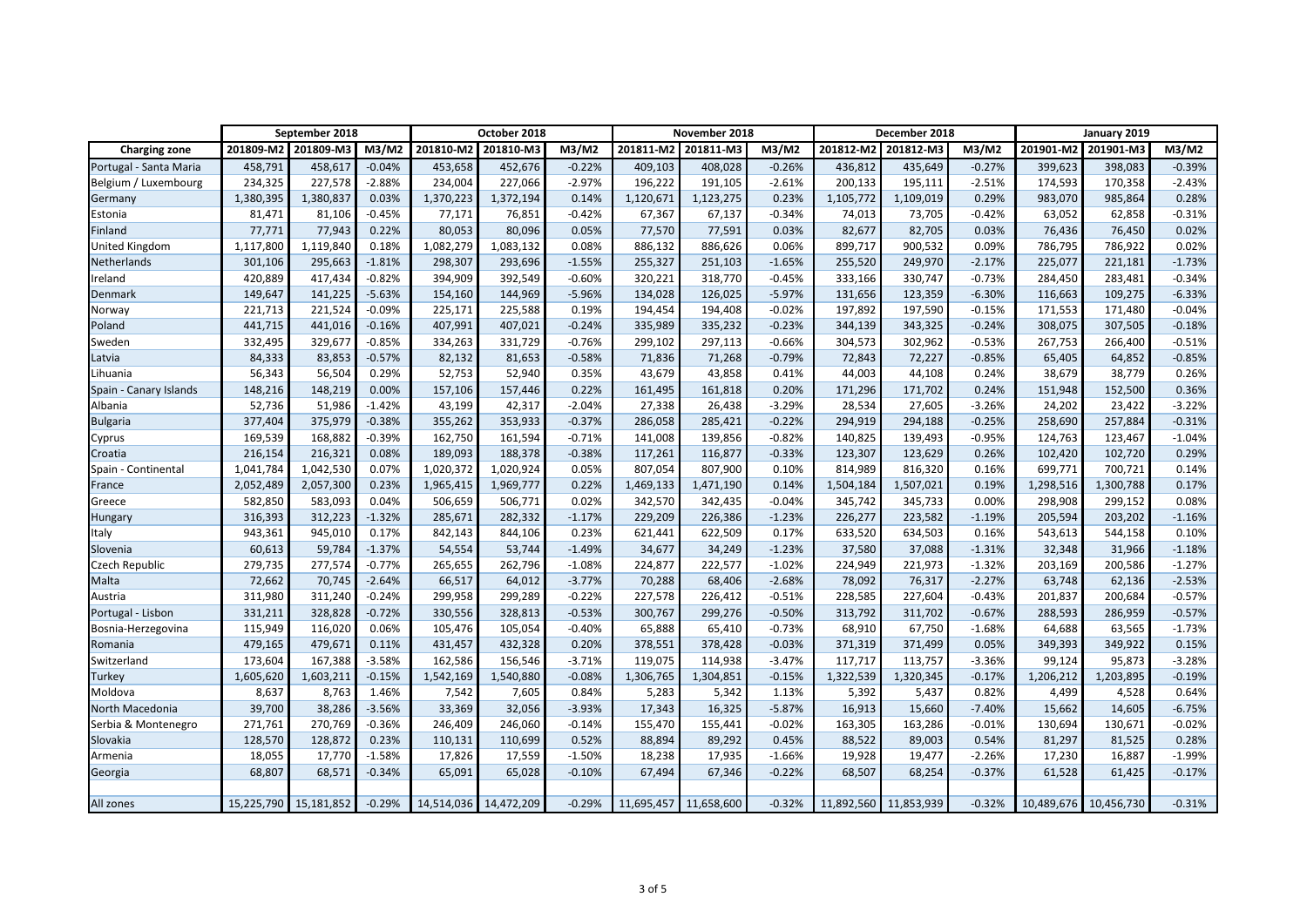|                        | February 2019 |                       |          | <b>March 2019</b> |                       |          | <b>April 2019</b>   |                       |          | <b>May 2019</b> |                       |          | <b>Average</b>    |
|------------------------|---------------|-----------------------|----------|-------------------|-----------------------|----------|---------------------|-----------------------|----------|-----------------|-----------------------|----------|-------------------|
| <b>Charging zone</b>   | 201902-M2     | 201902-M3             | M3/M2    | 201903-M2         | 201903-M3             | M3/M2    | 201904-M2 201904-M3 |                       | M3/M2    | 201905-M2       | 201905-M3             | M3/M2    | Nov.2017-May 2019 |
| Portugal - Santa Maria | 378,355       | 377,394               | $-0.25%$ | 438,927           | 437,697               | $-0.28%$ | 420,480             | 419,621               | $-0.20%$ | 436,751         | 435,756               | $-0.23%$ | $-0.16%$          |
| Belgium / Luxembourg   | 182,095       | 177,527               | $-2.51%$ | 205,390           | 199,879               | $-2.68%$ | 211,851             | 205,304               | $-3.09%$ | 226,971         | 220,210               | $-2.98%$ | $-2.98%$          |
| Germany                | 1,013,716     | 1,015,770             | 0.20%    | 1,170,032         | 1,173,285             | 0.28%    | 1,207,672           | 1,210,408             | 0.23%    | 1,350,482       | 1,353,411             | 0.22%    | 0.18%             |
| Estonia                | 61,875        | 61,716                | $-0.26%$ | 72,478            | 72,239                | $-0.33%$ | 73,331              | 73,062                | $-0.37%$ | 81,488          | 81,078                | $-0.50%$ | $-0.43%$          |
| Finland                | 76,987        | 76,933                | $-0.07%$ | 87,477            | 87,495                | 0.02%    | 78,552              | 78,545                | $-0.01%$ | 84,803          | 84,856                | 0.06%    | 0.07%             |
| <b>United Kingdom</b>  | 818,494       | 818,946               | 0.06%    | 951,272           | 951,670               | 0.04%    | 990,773             | 990,795               | 0.00%    | 1,110,177       | 1,110,575             | 0.04%    | 0.14%             |
| Netherlands            | 231,516       | 227,347               | $-1.80%$ | 263,801           | 259,307               | $-1.70%$ | 266,030             | 261,797               | $-1.59%$ | 301,396         | 295,892               | $-1.83%$ | $-1.90%$          |
| Ireland                | 300,842       | 298,662               | $-0.72%$ | 340,108           | 338,076               | $-0.60%$ | 376,802             | 374,835               | $-0.52%$ | 441,718         | 438,164               | $-0.80%$ | $-0.69%$          |
| Denmark                | 121,013       | 113,573               | $-6.15%$ | 142,507           | 133,726               | $-6.16%$ | 138,766             | 131,462               | $-5.26%$ | 151,775         | 143,497               | $-5.45%$ | $-5.78%$          |
| Norway                 | 171,086       | 170,863               | $-0.13%$ | 199,128           | 198,758               | $-0.19%$ | 181,233             | 181,162               | $-0.04%$ | 206,350         | 206,195               | $-0.08%$ | $-0.07%$          |
| Poland                 | 297,062       | 296,469               | $-0.20%$ | 334,600           | 334,095               | $-0.15%$ | 361,885             | 361,740               | $-0.04%$ | 425,321         | 424,550               | $-0.18%$ | $-0.22%$          |
| Sweden                 | 274,895       | 273,677               | $-0.44%$ | 314,635           | 313,132               | $-0.48%$ | 298,498             | 295,367               | $-1.05%$ | 333,365         | 330,463               | $-0.87%$ | $-0.77%$          |
| Latvia                 | 66,283        | 65,623                | $-1.00%$ | 74,380            | 73,884                | $-0.67%$ | 76,457              | 75,815                | $-0.84%$ | 85,816          | 85,340                | $-0.56%$ | $-0.69%$          |
| Lihuania               | 37,444        | 37,570                | 0.34%    | 43,185            | 43,367                | 0.42%    | 47,219              | 47,392                | 0.37%    | 55,351          | 55,525                | 0.31%    | 0.30%             |
| Spain - Canary Islands | 152,003       | 152,231               | 0.15%    | 170,539           | 171,021               | 0.28%    | 155,934             | 156,164               | 0.15%    | 149,803         | 150,135               | 0.22%    | 0.17%             |
| Albania                | 24,906        | 24,311                | $-2.39%$ | 30,454            | 29,773                | $-2.24%$ | 35,454              | 34,655                | $-2.25%$ | 46,506          | 45,751                | $-1.62%$ | $-2.27%$          |
| <b>Bulgaria</b>        | 252,276       | 252,331               | 0.02%    | 291,760           | 291,484               | $-0.09%$ | 303,689             | 303,639               | $-0.02%$ | 333,324         | 332,421               | $-0.27%$ | $-0.23%$          |
| Cyprus                 | 124,322       | 123,148               | $-0.94%$ | 148,579           | 147,383               | $-0.80%$ | 164,817             | 163,341               | $-0.90%$ | 170,143         | 168,811               | $-0.78%$ | $-0.86%$          |
| Croatia                | 103,442       | 103,672               | 0.22%    | 122,975           | 123,152               | 0.14%    | 159,897             | 159,624               | $-0.17%$ | 212,017         | 211,910               | $-0.05%$ | $-0.04%$          |
| Spain - Continental    | 719,094       | 720,354               | 0.18%    | 841,493           | 842,692               | 0.14%    | 963,355             | 964,083               | 0.08%    | 1,007,884       | 1,008,726             | 0.08%    | 0.12%             |
| France                 | 1,349,411     | 1,351,895             | 0.18%    | 1,586,062         | 1,588,592             | 0.16%    | 1,751,924           | 1,754,515             | 0.15%    | 1,994,503       | 1,997,806             | 0.17%    | 0.22%             |
| Greece                 | 302,391       | 302,672               | 0.09%    | 361,929           | 362,955               | 0.28%    | 433,253             | 433,715               | 0.11%    | 530,708         | 530,747               | 0.01%    | 0.02%             |
| Hungary                | 203,426       | 201,350               | $-1.02%$ | 237,638           | 235,420               | $-0.93%$ | 247,751             | 244,966               | $-1.12%$ | 262,796         | 259,951               | $-1.08%$ | $-1.16%$          |
| Italy                  | 551,788       | 552,575               | 0.14%    | 649,086           | 650,043               | 0.15%    | 774,990             | 776,702               | 0.22%    | 884,569         | 886,274               | 0.19%    | 0.15%             |
| Slovenia               | 31,776        | 31,411                | $-1.15%$ | 37,331            | 36,798                | $-1.43%$ | 49,311              | 48,680                | $-1.28%$ | 63,679          | 62,950                | $-1.14%$ | $-1.41%$          |
| Czech Republic         | 199,920       | 197,856               | $-1.03%$ | 232,427           | 229,915               | $-1.08%$ | 235,632             | 233,153               | $-1.05%$ | 245,171         | 242,779               | $-0.98%$ | $-1.11%$          |
| Malta                  | 63,382        | 61,825                | $-2.46%$ | 78,306            | 75,960                | $-3.00%$ | 83,810              | 81,644                | $-2.58%$ | 89,384          | 87,920                | $-1.64%$ | $-2.36%$          |
| Austria                | 205,649       | 204,743               | $-0.44%$ | 240,401           | 239,416               | $-0.41%$ | 269,693             | 268,735               | $-0.36%$ | 305,992         | 305,135               | $-0.28%$ | $-0.42%$          |
| Portugal - Lisbon      | 284,363       | 282,646               | $-0.60%$ | 329,133           | 327,313               | $-0.55%$ | 336,102             | 334,188               | $-0.57%$ | 329,157         | 327,504               | $-0.50%$ | $-0.61%$          |
| Bosnia-Herzegovina     | 64,205        | 63,199                | $-1.57%$ | 74,819            | 73,780                | $-1.39%$ | 93,235              | 92,396                | $-0.90%$ | 118,599         | 117,768               | $-0.70%$ | $-0.52%$          |
| Romania                | 345,735       | 345,143               | $-0.17%$ | 401,970           | 401,681               | $-0.07%$ | 377,247             | 377,475               | 0.06%    | 395,500         | 396,909               | 0.36%    | $-0.05%$          |
| Switzerland            | 108,466       | 104,820               | $-3.36%$ | 126,821           | 122,470               | $-3.43%$ | 141,627             | 136,512               | $-3.61%$ | 165,944         | 159,974               | $-3.60%$ | $-3.45%$          |
| <b>Turkey</b>          | 1,200,253     | 1,197,951             | $-0.19%$ | 1,425,898         | 1,423,487             | $-0.17%$ | 1,389,653           | 1,386,472             | $-0.23%$ | 1,458,005       | 1,454,882             | $-0.21%$ | $-0.17%$          |
| Moldova                | 4,449         | 4,472                 | 0.52%    | 5,554             | 5,574                 | 0.35%    | 6,099               | 6,171                 | 1.18%    | 7,560           | 7,507                 | $-0.70%$ | 1.06%             |
| North Macedonia        | 16,489        | 15,715                | $-4.70%$ | 19,120            | 18,175                | $-4.94%$ | 27,811              | 26,685                | $-4.05%$ | 40,198          | 39,011                | $-2.95%$ | $-4.33%$          |
| Serbia & Montenegro    | 129,399       | 129,423               | 0.02%    | 150,064           | 150,131               | 0.04%    | 201,737             | 201,196               | $-0.27%$ | 254,464         | 253,143               | $-0.52%$ | $-0.18%$          |
| Slovakia               | 79,425        | 79,413                | $-0.02%$ | 92,092            | 91,947                | $-0.16%$ | 93,543              | 93,435                | $-0.12%$ | 104,150         | 104,368               | 0.21%    | 0.24%             |
| Armenia                | 17,689        | 17,356                | $-1.88%$ | 21,681            | 21,350                | $-1.52%$ | 14,422              | 14,216                | $-1.42%$ | 12,293          | 12,142                | $-1.23%$ | $-1.45%$          |
| Georgia                | 59,263        | 59,068                | $-0.33%$ | 40,275            | 40,308                | 0.08%    | 37,860              | 37,875                | 0.04%    | 41,878          | 41,746                | $-0.31%$ | $-0.27%$          |
|                        |               |                       |          |                   |                       |          |                     |                       |          |                 |                       |          |                   |
| All zones              |               | 10,625,185 10,591,652 | $-0.32%$ |                   | 12,354,324 12,317,431 | $-0.30%$ |                     | 13,078,398 13,037,542 | $-0.31%$ |                 | 14,515,989 14,471,779 | $-0.30%$ | $-0.31%$          |